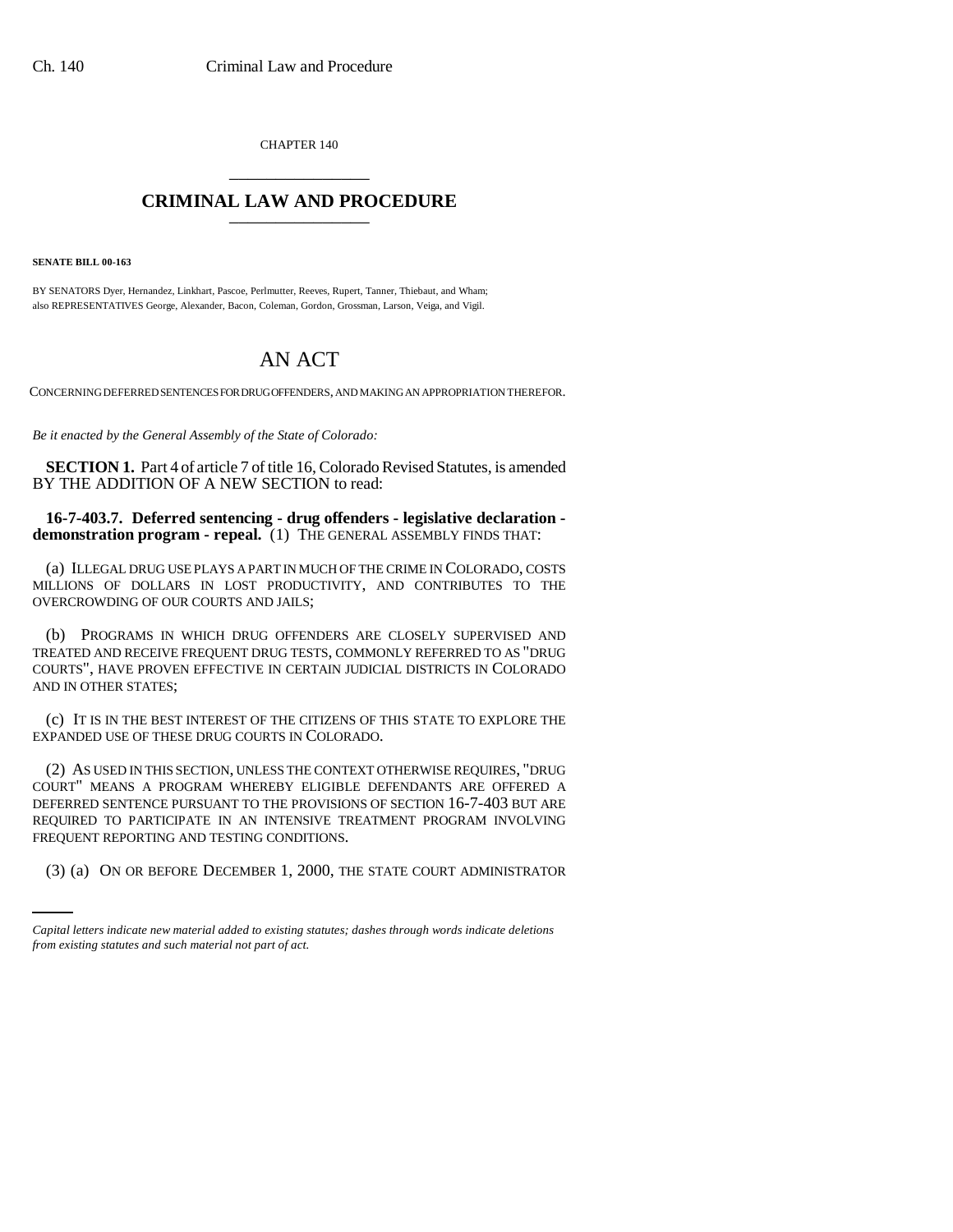SHALL SELECT UP TO THREE JUDICIAL DISTRICTS TO PARTICIPATE IN A THREE-YEAR DEMONSTRATION PROGRAM TO STUDY THE USE OF DRUG COURTS, REFERRED TO IN THIS SECTION AS THE "DEMONSTRATION PROGRAM". OF THE JUDICIAL DISTRICTS SELECTED, AT LEAST ONE SHALL BE LOCATED IN A RURAL AREA AND AT LEAST ONE SHALL BE LOCATED WEST OF THE CONTINENTAL DIVIDE.

(b) ANY JUDICIAL DISTRICT DESIRING TO PARTICIPATE IN THE DEMONSTRATION PROGRAM SHALL SUBMIT AN APPLICATION TO THE STATE COURT ADMINISTRATOR NO LATER THAN SEPTEMBER 1, 2000. THE CONTENTS OF AN APPLICATION MAY BE SPECIFIED BY THE STATE COURT ADMINISTRATOR BUT SHALL, AT A MINIMUM, INCLUDE:

(I) A STATEMENT BY THE CHIEF JUDGE AND THE COURT ADMINISTRATOR OF THE JUDICIAL DISTRICT INDICATING SUPPORT FOR THE DEMONSTRATION PROGRAM;

(II) A PLAN THAT:

(A) SPECIFIES THE CRITERIA THAT WILL BE USED TO DETERMINE WHICH DEFENDANTS ARE ELIGIBLE FOR PARTICIPATION IN THE DEMONSTRATION PROGRAM;

(B) SPECIFIES THE TERMS OF ANY PROPOSED DEFERRED SENTENCE;

(C) DESCRIBES THE TREATMENT THAT A PARTICIPATING DEFENDANT WILL BE REQUIRED TO UNDERGO; AND

(D) DESCRIBES OBJECTIVE MEASURES THAT WILL BE USED TO EVALUATE THE EFFECTIVENESS OF THE DEMONSTRATION PROGRAM AND ANY COST SAVINGS FROM THE DEMONSTRATION PROGRAM.

(III) A BUDGET THAT IDENTIFIES HOW ANY ADDITIONAL MONEYS MADE AVAILABLE FOR THE DRUG COURT WOULD BE EXPENDED.

(4) ON OR BEFORE JANUARY 1, 2002, AND EACH JANUARY 1 THEREAFTER, EACH JUDICIAL DISTRICT PARTICIPATING IN THE DEMONSTRATION PROGRAM SHALL SUBMIT A REPORT TO THE STATE COURT ADMINISTRATOR CONCERNING THE EFFECTIVENESS OF THE DEMONSTRATION PROGRAM AND ANY COST SAVINGS ACHIEVED AS A RESULT OF IMPLEMENTATION OF THE DEMONSTRATION PROGRAM. ON OR BEFORE MARCH 1, 2004, THE STATE COURT ADMINISTRATOR SHALL COMPILE THE REPORTS FROM THE PARTICIPATING JUDICIAL DISTRICTS AND REPORT TO THE JUDICIARY COMMITTEES OF THE SENATE AND HOUSE OF REPRESENTATIVES ON THE EFFECTIVENESS OF THE DEMONSTRATION PROGRAM AND ANY COST SAVINGS ACHIEVED AS A RESULT OF THE IMPLEMENTATION OF THE DEMONSTRATION PROGRAM.

(5) FOR FISCAL YEARS COMMENCING JULY 1, 2001, AND FOR FISCAL YEARS THEREAFTER, THE DEMONSTRATION PROGRAM IN ANY JUDICIAL DISTRICT SHALL ONLY CONTINUE IF MONEYS FOR SUCH PROGRAM ARE CONTAINED IN THE PLAN, SUBMITTED PURSUANT TO SECTION 16-11.5-102 (3), FOR THE ALLOCATION OF MONEYS FROM THE DRUG OFFENDER SURCHARGE FUND.

(6) THIS SECTION IS REPEALED, EFFECTIVE JULY 1, 2006.